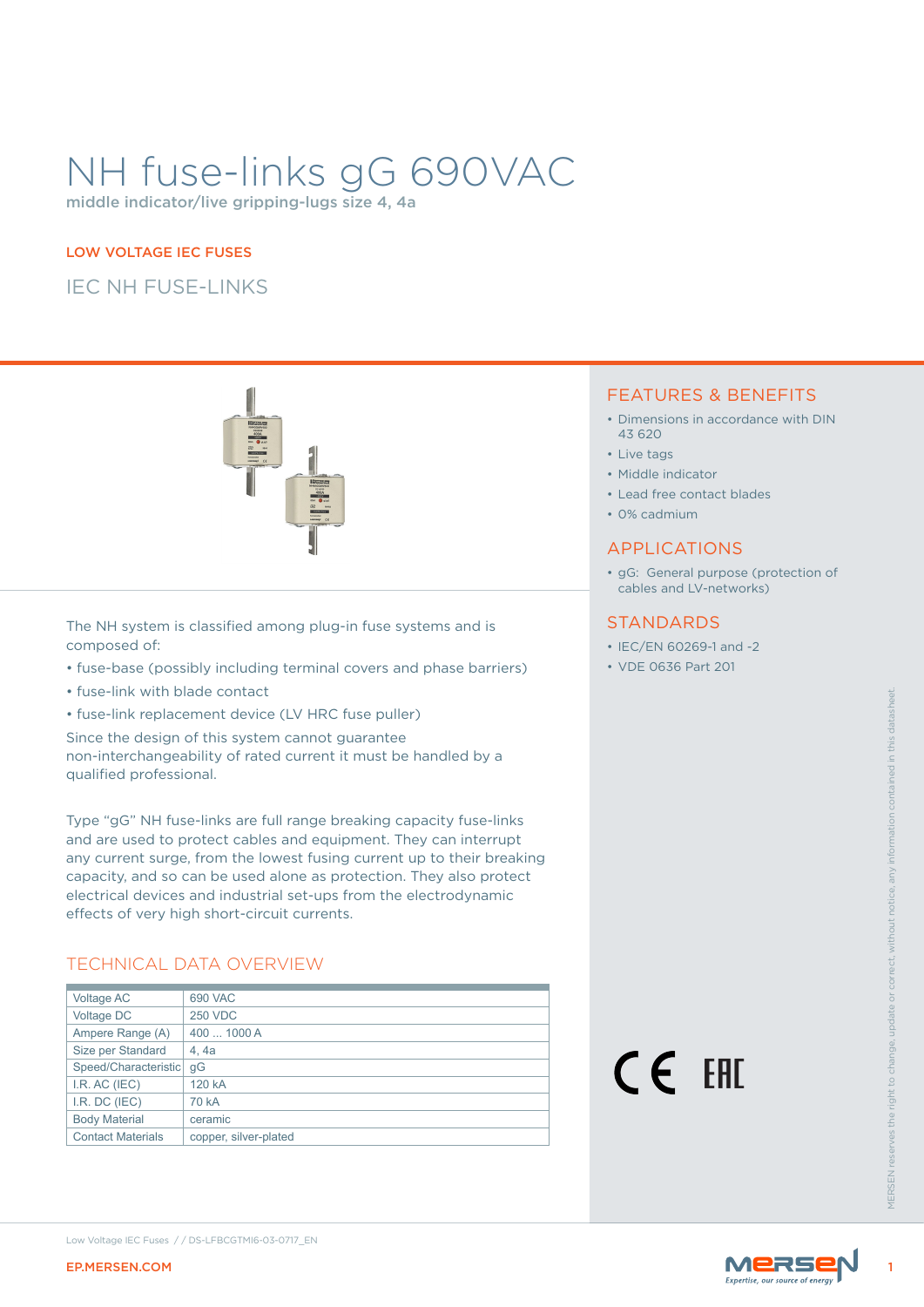## PRODUCT RANGE



### **Size 4 gG 690VAC middle indicator**

| the contract of the second contract of<br>$(25)$ will<br><b>RESILITATION</b>                             | Catalog<br>number | Item<br>number | <b>Rated voltage</b><br>AC (IEC) | Rated voltage<br>DC (IEC) | In    | Rated current   Power dissipation<br>at I <sub>n</sub> | Width    | Package | Weight   |
|----------------------------------------------------------------------------------------------------------|-------------------|----------------|----------------------------------|---------------------------|-------|--------------------------------------------------------|----------|---------|----------|
| $\frac{1}{\sqrt{2}}\int_{0}^{\frac{1}{\sqrt{2}}} \frac{1}{\sqrt{2}}e^{-\frac{1}{2}x}e^{-\frac{1}{2}x}dx$ | NH4GG69V400       | Z1054296       | 690 V                            | 250 V                     | 400 A | 31.5 W                                                 | 100 mm   |         | $2.1$ kg |
|                                                                                                          | NH4GG69V500       | A1054297       | 690 V                            | 250 V                     | 500 A | 38 W                                                   | 100 mm   |         | $2.1$ kg |
|                                                                                                          | NH4GG69V630       | B1054298       | 690 V                            | 250 V                     | 630 A | 46 W                                                   | 100 mm   |         | $2.1$ kg |
| NH4GG69V400                                                                                              | NH4GG69V800       | C1054299       | 690 V                            | 250 V                     | 800 A | 62 W                                                   | $100$ mm |         | $2.1$ kg |



#### **Size 4a gG 690VAC middle indicator**

| Catalog<br>number | <b>Item</b><br>number | <b>Rated voltage</b><br>AC (IEC) | <b>Rated voltage</b><br>DC (IEC) | Rated<br>current I <sub>n</sub> | Power dissi-<br>pation<br>at I <sub>n</sub> | Width            | Package | Weight    |
|-------------------|-----------------------|----------------------------------|----------------------------------|---------------------------------|---------------------------------------------|------------------|---------|-----------|
| NH4AGG69V500      | D <sub>1054300</sub>  | 690 V                            | 250 V                            | 500 A                           | 42.5 W                                      | 100 mm           |         | $2.58$ kg |
| NH4AGG69V630      | E1054301              | 690 V                            | 250 V                            | 630 A                           | 53 W                                        | $100 \text{ mm}$ |         | $2.58$ kg |
| NH4AGG69V800      | G1054303              | 690 V                            | 250 V                            | 800 A                           | 65 W                                        | 100 mm           |         | 2.58 kg   |
| NH4AGG69V1000     | H1054304              | 690 V                            | 250 V                            | 1000 A                          | 78 W                                        | $100 \text{ mm}$ |         | $2.58$ kg |

## TECHNICAL DATA

|                                                 | size 4           | size 4a          |
|-------------------------------------------------|------------------|------------------|
| Rated current                                   | 400  800 A       | 500  1000 A      |
| Rated breaking capacity AC                      | 120 kA           | 120 kA           |
| Rated voltage AC                                | 690 V            | 690 V            |
| Rated voltage DC                                | 250 V            | 250 V            |
| Indication System                               | middle indicator | Middle indicator |
| Width                                           | 100 mm           | 100 mm           |
|                                                 |                  |                  |
| Low Voltage IEC Fuses //DS-LFBCGTMI6-03-0717_EN |                  |                  |
| EP.MERSEN.COM                                   |                  | MERSEN           |
|                                                 |                  |                  |

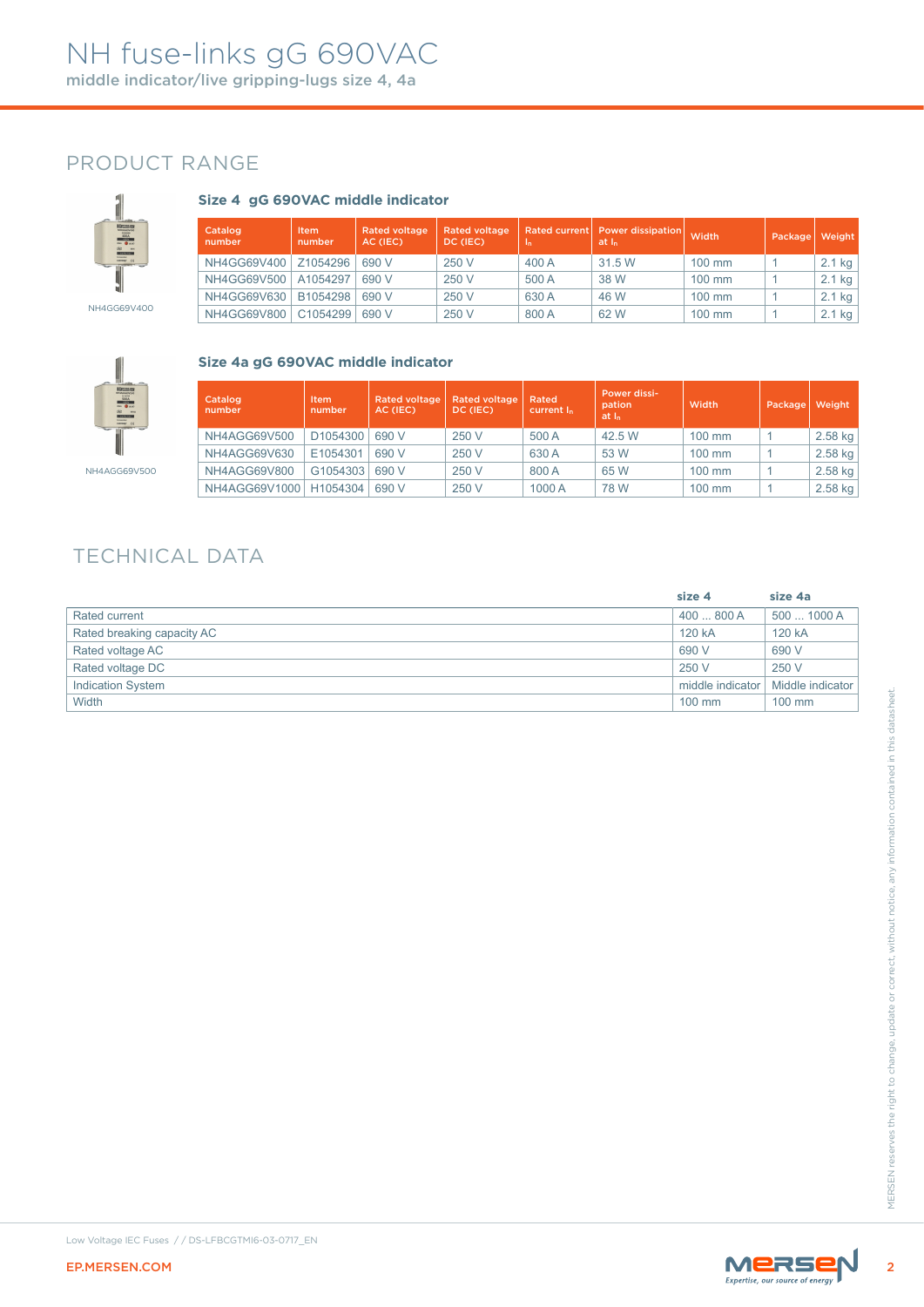## TIME CURRENT CHARACTERISTIC CURVES

**Size 4, 400-800A**

**Size 4a, 500-1000A**



RMS value of prospective current (A) +/- 8%



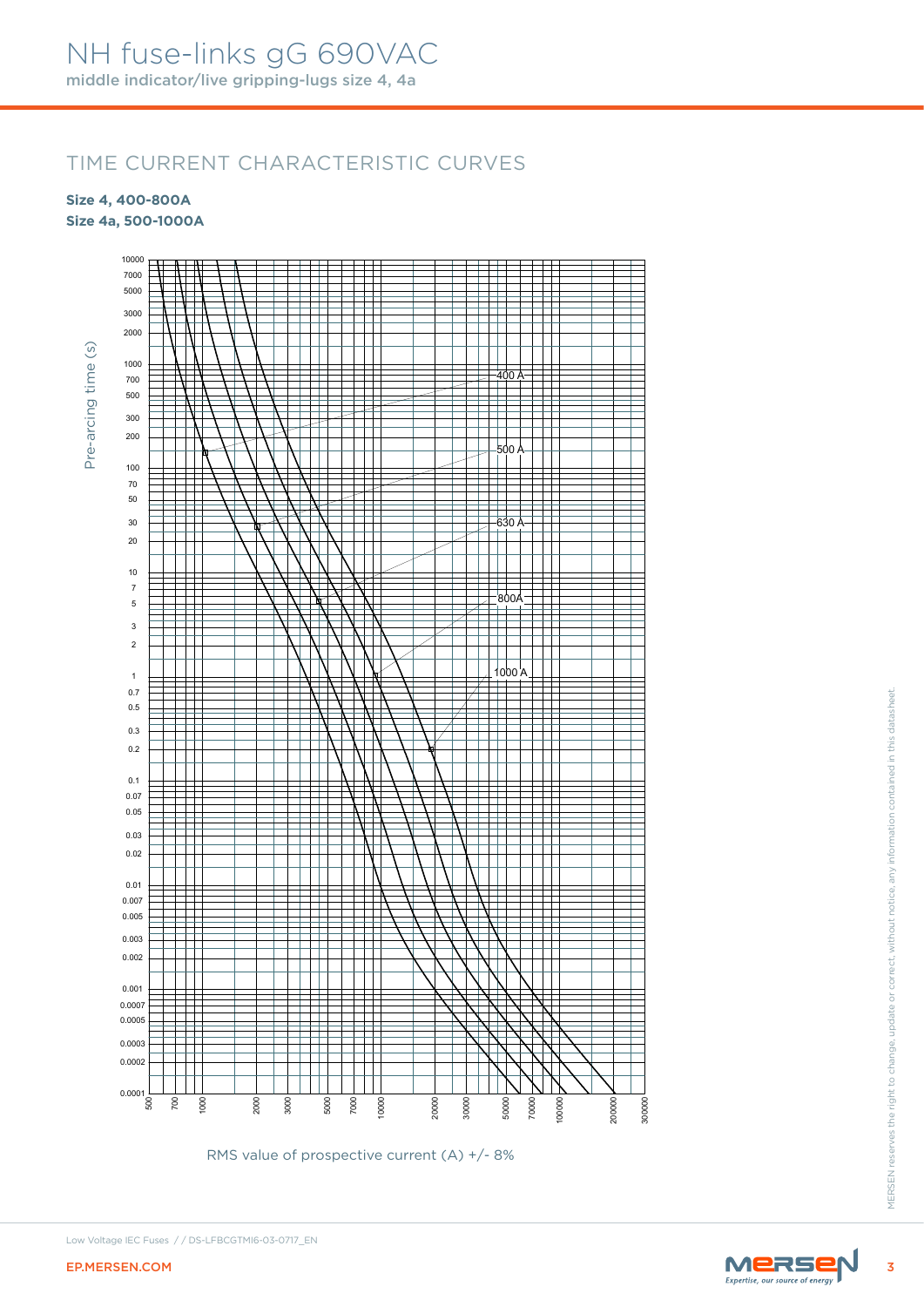## CUT-OFF CURRENT CHARACTERISTIC

#### **Size 4, 400-800A Size 4a, 500-1000A**



## PRE-ARCING AND OPERATING I²T CHARACTERISTICS

#### **Size 4, 400-800A Size 4a, 500-1000A**



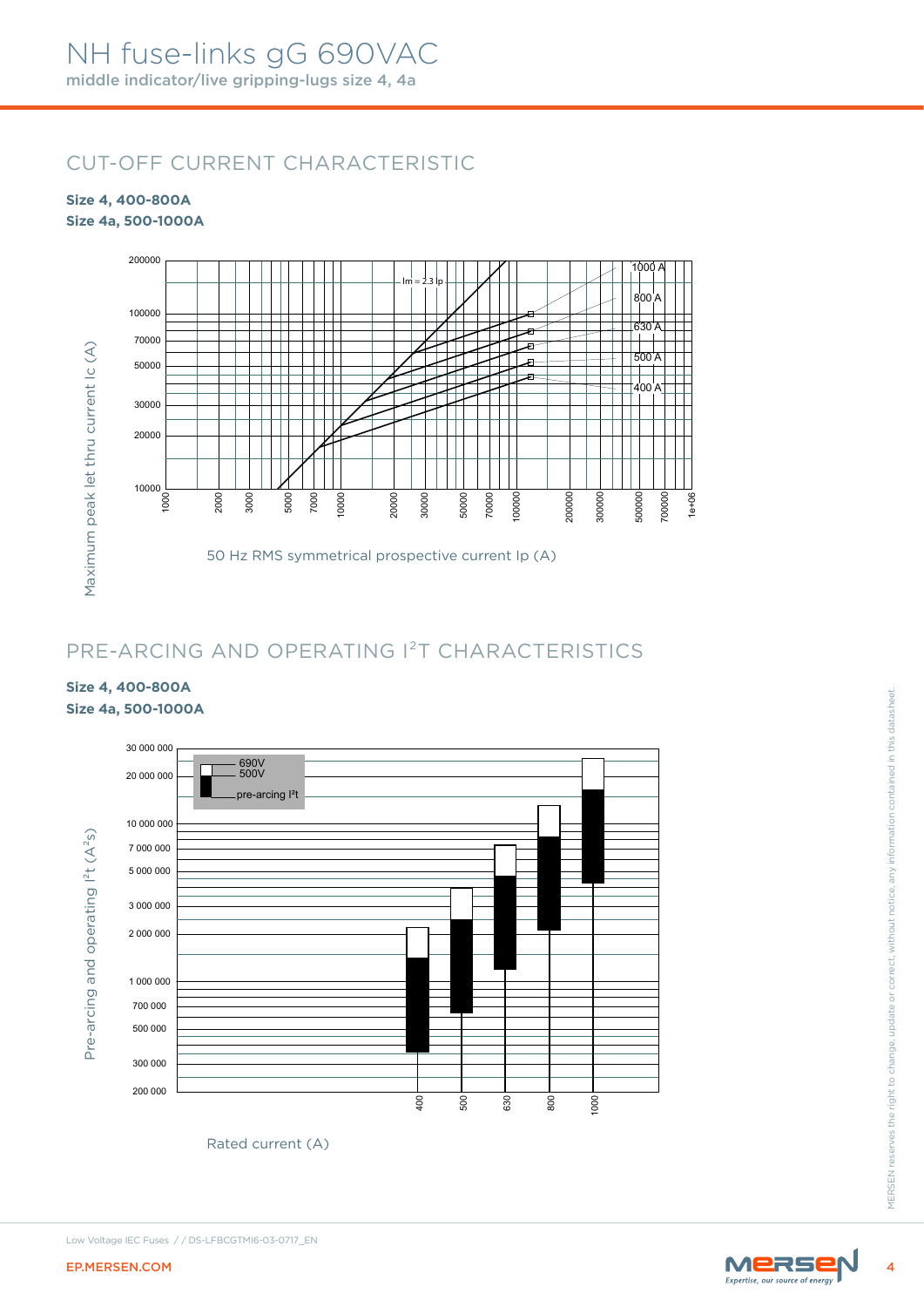## NH fuse-links gG 690VAC

middle indicator/live gripping-lugs size 4, 4a

## DIMENSIONS

### **Size 4 with middle indicator** (1037467)



Dimensions in mm